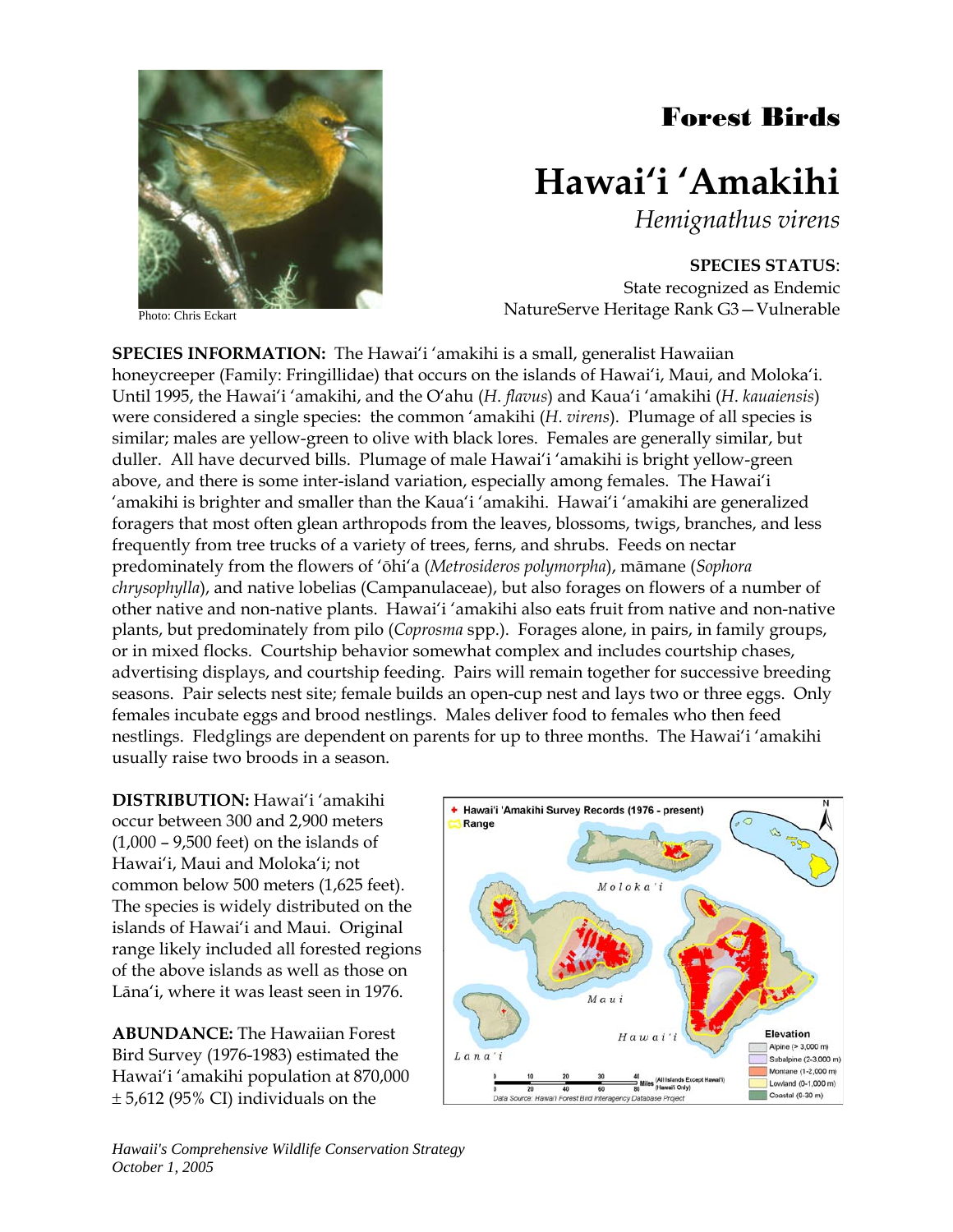island of Hawai'i, 44,000  $\pm$  1,786 birds on east Maui, 3,000  $\pm$  408 on west Maui, and 1,800  $\pm$  357 individuals on Moloka'i. Populations on the islands of Hawai'i and Maui are probably stable; the Moloka'i population is probably declining.

**LOCATION AND CONDITION OF KEY HABITAT:** Hawai'i 'amakihi occupy a wide range of habitats on the islands of Hawai'i and Maui. These include native shrubland and dry, mesic, and wet forests in montane and subalpine communities. 'Amakihi densities are highest on the island of Hawai'i in subalpine 'ōhi'a scrub in Ka'ū, and in māmane/naio (*Sophora chrysophylla* and *Myoporum sandiwicense*) forests on Mauna Kea. 'Amakihi also are common in koa (*Acacia koa*) reforestation areas at higher elevations. On Maui, 'amakihi are common in subalpine dry communities dominated by 'ōhi'a, māmane, pūkiawe (*Styphelia tamieameiae*) and 'a'ali'i (*Dodonea viscosa*). They also occupy some non-native tree plantations on Maui, although these are near areas where native vegetation persists. Habitat on Moloka'i is restricted to the 'ōhi'a forests of the eastern half of the island. The condition of this habitat varies considerably. Much of the species' current range is under State or Federal jurisdiction.

**THREATS:** Although Hawai'i 'amakihi populations appear stable they are likely susceptible to the same factors that threaten other native Hawaiian forest birds, including: loss and degradation of habitat, predation by introduced mammals, and disease.

**CONSERVATION ACTIONS:** Hawai'i 'amakihi likely have benefited from management activities designed to conserve other endangered forest birds in the Hakalau Forest National Wildlife Refuge, Hawai'i Volcanoes National Park, and the 'Ōla'a/Kīlauea Watershed Partnership. These efforts include fencing, ungulate and small mammal control, forest restoration, habitat monitoring, and studies of disease and disease vectors. In addition to these efforts, future management specific to the Hawai'i 'amakihi may include the following:

- Translocation of captive bred individuals to Lāna'i and Kaho'olawe.
- Public education and outreach.
- Continue protection and management of wildlife sanctuaries and refuges.

**MONITORING:** Continue forest bird surveys and habitat monitoring. This information is needed to assess the efficacy of habitat management efforts.

**RESEARCH PRIORITIES:** Research priorities for most Hawaiian forest birds include developing improved methods for controlling rats (*Rattus* spp.) and feral cats (*Felis silvestris*) in native forests, determining the ecological requirements of *Culex* mosquitoes at mid- and highelevation forests, and developing methods to control mosquito populations. Currently**,**  USGS/BRD personnel are conducting the following research on Hawai'i 'amakihi: genetic analyses to determine the species' phylogenetic status and examining the relationship between genetic diversity and disease resistance. Additional research priorities include the following:

- Conduct life history studies to quantify the population structure, dispersal patterns, survivorship, nesting phenology and success, especially for Maui and Moloka'i populations.
- Conduct studies to determine if competition with Japanese white-eyes (*Zosterops japonicus*) occurs, and if so, determine its effect on Hawai'i 'amakihi populations.
- Translocation experiments using Hawai'i 'amakihi would be valuable in re-establishing this and other Hawaiian honeycreeper populations.